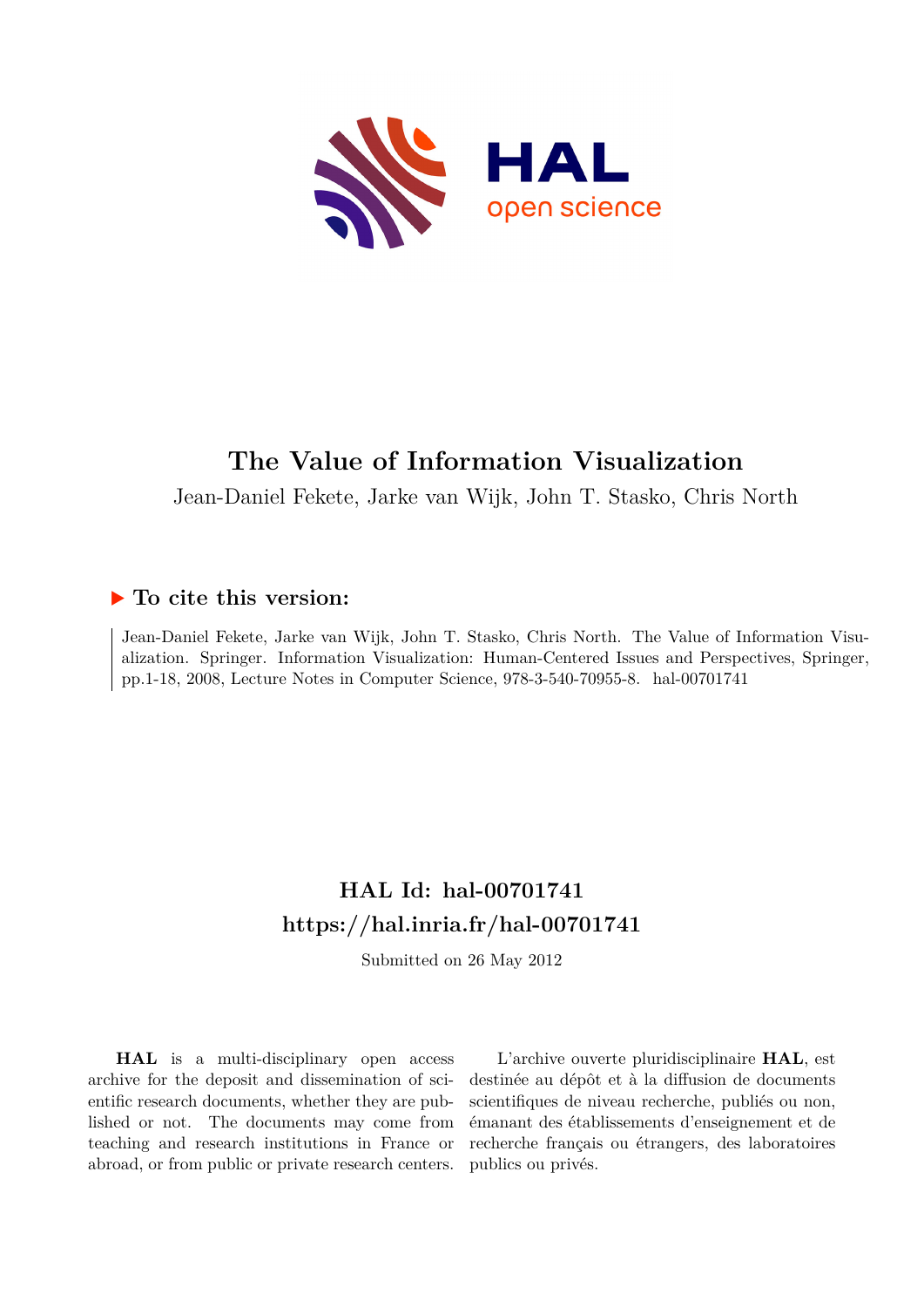# The Value of Information Visualization

Jean-Daniel Fekete<sup>1</sup>, Jarke J. van Wijk<sup>2</sup>, John T. Stasko<sup>3</sup>, and Chris North<sup>4</sup>

 $1$  Université Paris-Sud, INRIA, Bât 490, F-91405 Orsay Cedex, France, Jean-Daniel.Fekete@inria.fr, WWW home page: [http://www.lri.fr/](http://www.lri.fr/~fekete)<sup>∼</sup>fekete <sup>2</sup> Department of Mathematics and Computing Science, Eindhoven University of Technology, P.O. Box 513, 5600 MB EINDHOVEN, The Netherlands vanwijk@win.tue.nl, WWW home page: [http://www.win.tue.nl/](http://www.win.tue.nl/~vanwijk/)<sup>∼</sup>vanwijk/ <sup>3</sup> School of Interactive Computing, College of Computing & GVU Center, Georgia Institute of Technology, 85 5th St., NW, Atlanta, GA 30332-0760, USA stasko@cc.gatech.edu WWW home page: [http://www.cc.gatech.edu/](http://www.cc.gatech.edu/~john.stasko)<sup>∼</sup>john.stasko <sup>4</sup> Dept of Computer Science, 2202 Kraft Drive Virginia Tech, Blacksburg, VA 24061-0106, USA, north@vt.edu WWW home page: [http://people.cs.vt.edu/](http://people.cs.vt.edu/~north/)<sup>∼</sup>north/

Abstract. Researchers and users of Information Visualization are convinced that it has value. This value can easily be communicated to others in a face-to-face setting, such that this value is experienced in practice. To convince broader audiences, and also, to understand the intrinsic qualities of visualization is more difficult, however. In this paper we consider information visualization from different points of view, and gather arguments to explain the value of our field.

# 1 Problems and Challenges

This paper provides a discussion of issues surrounding the value of Information Visualization (InfoVis). The very existence of the paper should alert the reader that challenges do exist in both recognizing and communicating the field's value. After all, if the value would be clear and undisputed, there would be no need to write the paper! Unfortunately, the current situation is far from that. By its very focus and purpose, InfoVis is a discipline that makes the recognition of value extremely difficult, a point that will be expanded below.

Why is showing value important? Well, today's research environment places great importance on evaluation involving quantifiable metrics that can be assessed and judged with clarity and accuracy. Organizations sponsoring research and corporations that serve to benefit from it want to know that the monetary investments they make are being well-spent. Researchers are being challenged to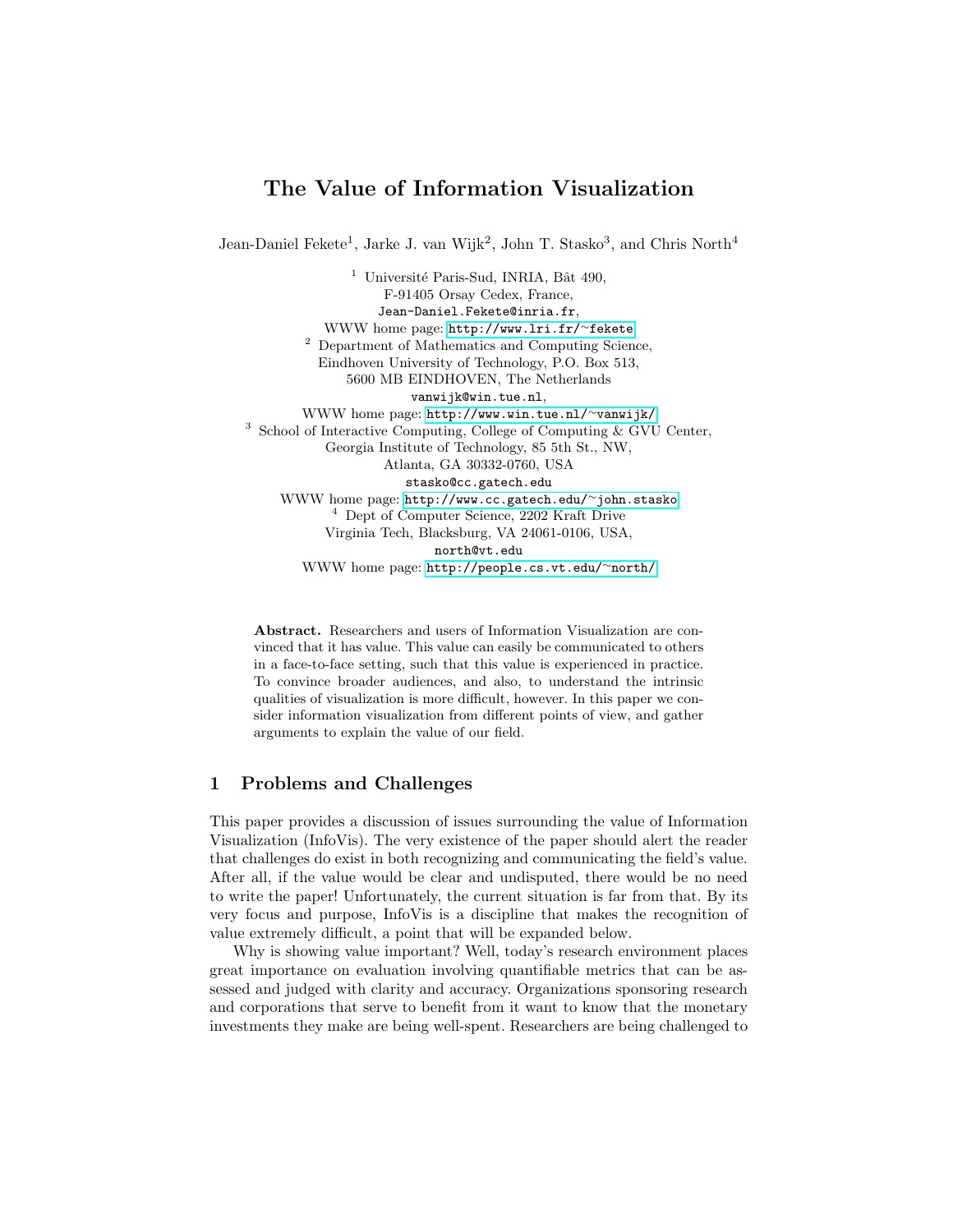show that their inventions are measurably better than the existing state of the art.

In broad analytic fields, of which we include InfoVis as a member, the existence of a ground truth for a problem can greatly facilitate evaluations of value. For instance, consider the field of computer vision and algorithms for identifying objects from scenes. It is very easy to create a library of images upon which new algorithms can be tested. From that, one can measure how well each algorithm performs and compare results precisely. The TREC [\[25\]](#page-18-0) and MUC [\[3\]](#page-17-0) Contests are examples of this type of evaluation.

Even with a human in the loop, certain fields lend themselves very well to quantifiable evaluations. Consider systems that support search for particular documents or facts. Even though different people will perform differently using a system, researchers can run repeated search trials and measure how often a person is able to find the target and how long the search took. Averaged over a large number of human participants, this task yields quantifiable results that can be measured and communicated quite easily. People or organizations then using the technology can make well-informed judgments about the value of new tools.

So why is identifying the value of InfoVis so difficult? To help answer that question, let us turn to what is probably the most accepted definition of InfoVis, one that comes from Card, Mackinlay, and Shneiderman and that actually is their definition for "visualization." They describe visualization as "the use of computer-supported, interactive visual representations of data to amplify cognition." [\[2\]](#page-17-1) The last three words of their definition communicate the ultimate purpose of visualization, to amplify cognition. So, returning to our discussion above, is the amplification of cognition something with a ground truth that is easily and precisely measurable? Clearly it is not and so results the key challenge in communicating the value of InfoVis.

Further examining the use and purpose of InfoVis helps understand why communicating its value is so difficult. InfoVis systems are best applied for exploratory tasks, ones that involve browsing a large information space. Frequently, the person using the InfoVis system may not have a specific goal or question in mind. Instead, the person simply may be examining the data to learn more about it, to make new discoveries, or to gain insight about it. The exploratory process itself may influence the questions and tasks that arise.

Conversely, one might argue that when a person does have a specific question to be answered, InfoVis systems are often not the best tools to use. Instead, the person may formulate his or her question into a query that can be dispatched to a database or to a search engine that is likely to provide the answer to that precise question quickly and accurately.

InfoVis systems, on the other hand, appear to be most useful when a person simply does not know what questions to ask about the data or when the person wants to ask better, more meaningful questions. InfoVis systems help people to rapidly narrow in from a large space and find parts of the data to study more carefully.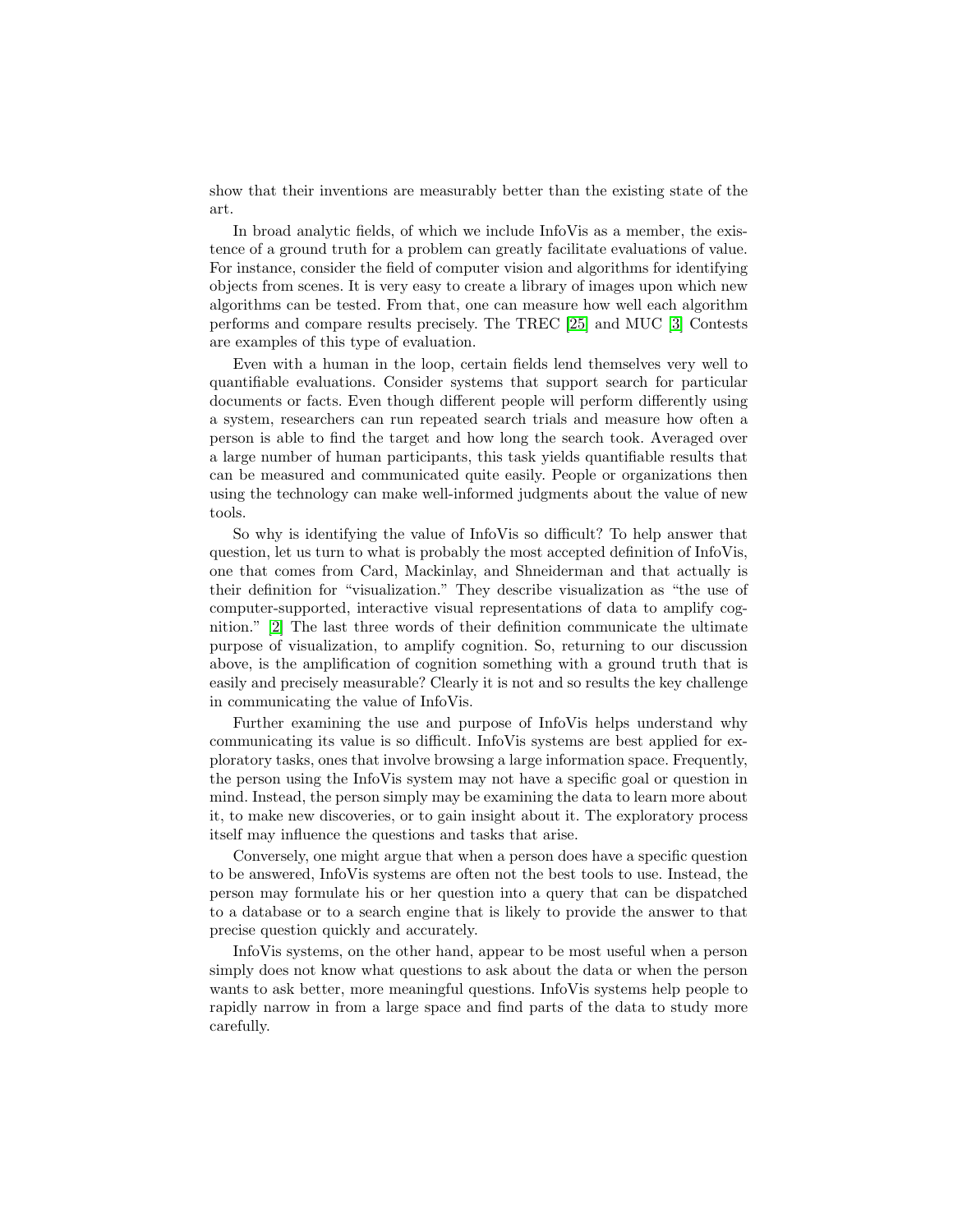Unfortunately, however, activities like exploration, browsing, gaining insight, and asking better questions are not ones that are easily amenable to establishing and measuring a ground truth. This realization is at the core of all the issues involved in communicating the value of InfoVis. By its very nature, by its very purpose, InfoVis presents fundamental challenges for identifying and measuring value. For instance, how does one measure insight? How does one quantify the benefits of an InfoVis system used for exploring an information space to gain a broad understanding of it? For these reasons and others, InfoVis is fundamentally challenging to evaluate [\[13\]](#page-17-2).

If we accept that InfoVis may be most valuable as an exploratory aid, then identifying situations where browsing is useful can help to determine scenarios most likely to illustrate InfoVis' value. Lin [\[8\]](#page-17-3) describes a number of conditions in which browsing is useful:

- When there is a good underlying structure so that items close to one another can be inferred to be similar
- When users are unfamiliar with a collection's contents
- When users have limited understanding of how a system is organized and prefer a less cognitively loaded method of exploration
- When users have difficulty verbalizing the underlying information need
- When information is easier to recognize than describe

These conditions serve as good criteria for determining situations in which the value of InfoVis may be most evident.

#### 1.1 Epistemological Issues

Natural sciences are about understanding how nature works. Mathematics is about truth and systems of verifiable inferences. Human sciences are about understanding Man in various perspectives. Information Visualization is about developing insights from collected data, not about understanding a specific domain. Its object is unique and therefore raises interest and skepticism.

Science has focused on producing results: the goal was essentially the creation and validation of new theories compatible with collected facts. The importance of the process — coined as the Method — was raised by the development of *epistemology* in the 20th century, in particular with the work of Karl R. Popper (1902–1994) [\[14\]](#page-17-4). It showed that the Method was paramount to the activity of science.

Karl Popper has explained that a scientific theory cannot be proved true, it can only be *falsified*. Therefore, a scientific domain searches for theories that are as compatible as possible with empirical facts. The good theories are the ones that have been selected by domain experts among a set of competing theories in regard of the facts that they should describe. Popper considers science as a Darwinian selection process among competing theories.

Still, no other scientific domain has argued that generating insights was important for science. Popper does not explain how a new theory emerges; he only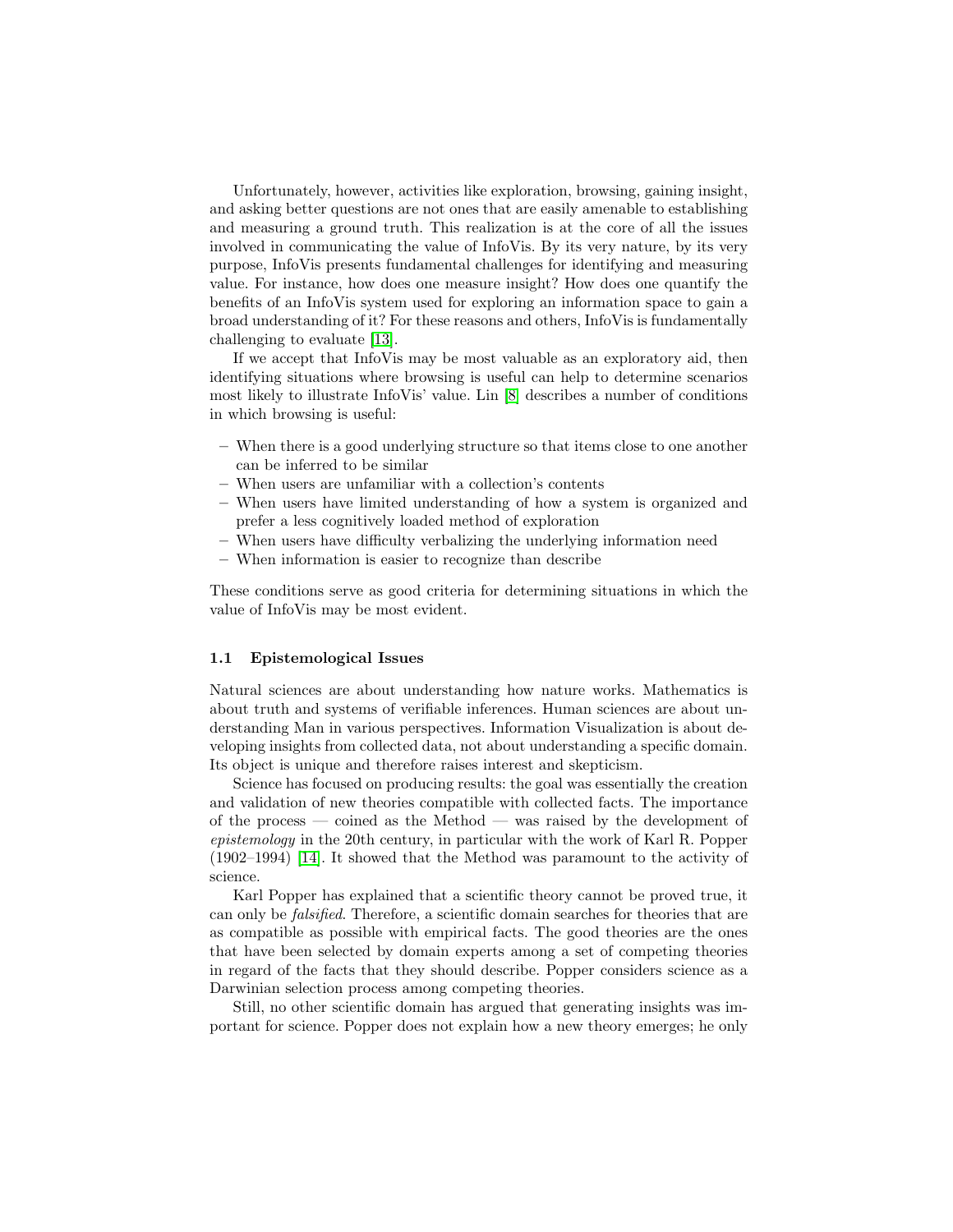explains how it is selected when it emerges. Furthermore, Popper has demonstrated in an article called "The Problem of Induction" that new theories cannot rationally emerge from empirical data: it is impossible to justify a law by observation or experiment, since it 'transcends experience'.

Information Visualization is still an inductive method in the sense that it is meant at generating new insights and ideas that are the seeds of theories, but it does it by using human perception as a very fast filter: if vision perceives some pattern, there might be a pattern in the data that reveals a structure. Drilling down allows the same perception system to confirm or infirm the pattern very quickly. Therefore, information visualization is meant at "speeding up" the process of filtering among competing theories regarding collected data by relying on the speed of the perception system. Therefore, it plays a special role in the sciences as an insight generating method. It is not only compatible with Popper's epistemology system but it furthermore provides a mechanism for accelerating its otherwise painful Darwinian selection process.

### 1.2 Moving Forward

It is clear that InfoVis researchers and practitioners face an important challenge in communicating the value of InfoVis. In the remainder of the paper we explore this challenge more deeply and we provide several answers to the questions "How and why is InfoVis useful?". Since there are several audiences to convince, we present a number of different sections that are each facets of argumentation to explain why InfoVis is useful and effective as a mean of understanding complex datasets and developing insights. The contents of the sections are gathered from practitioners who already attested that the arguments developed were convincing. We hope they will be useful to you as well.

# 2 Cognitive and Perceptual Arguments

Several famous historical figures have argued that the eye was the main sense to help us understand nature.

The eye. . . the window of the soul, is the principal means by which the central sense can most completely and abundantly appreciate the infinite works of nature.

Leonardo da Vinci (1452 - 1519)

Leonardo's words are inspirational and they are echoed in everyday expressions that we are all familiar with such as, "Seeing is believing" and "A picture is worth a thousand words." Is there actual support for these sentiments, however?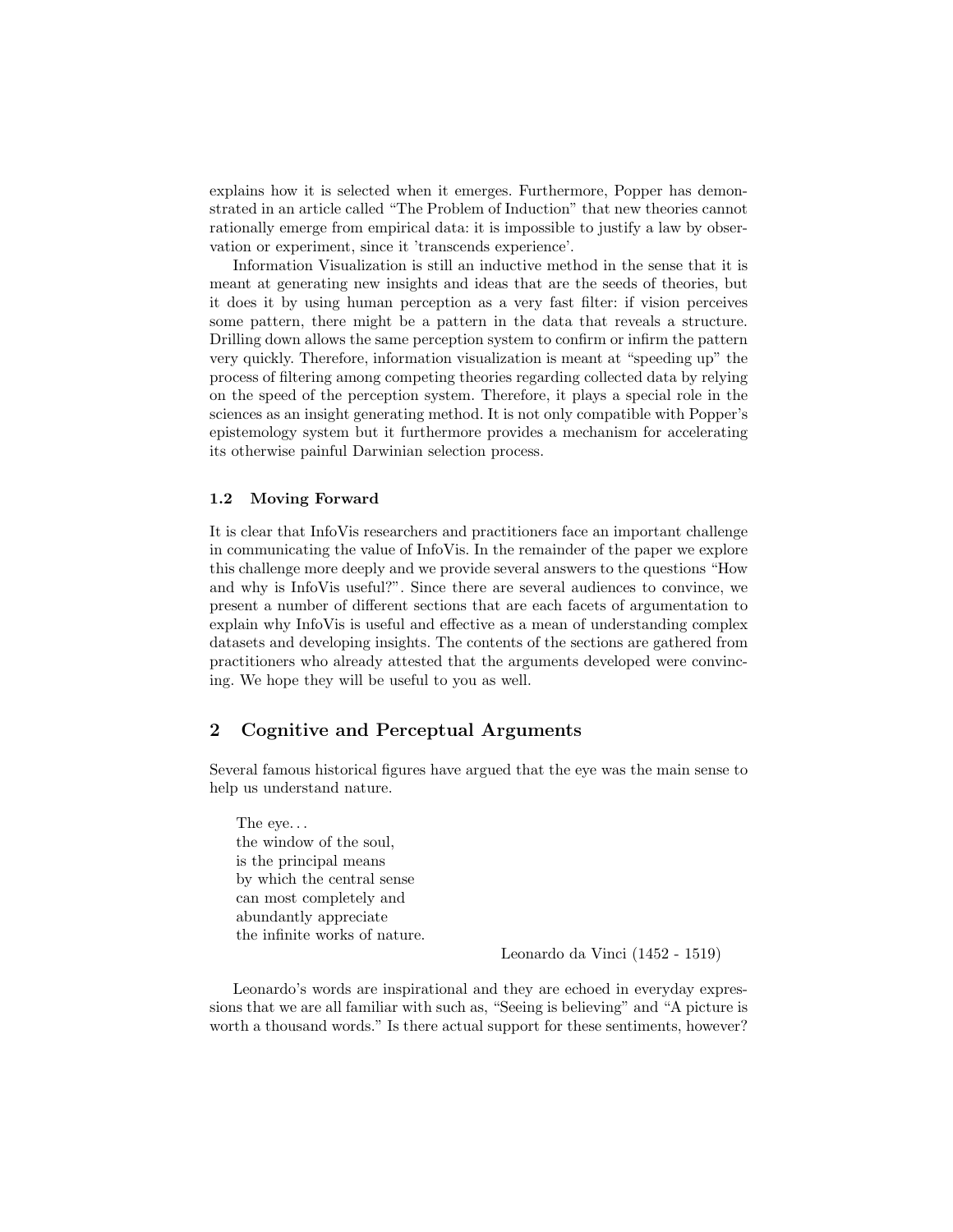Let us first consider the case of the phrase, "A picture is worth a thousand words." While people may agree or disagree with the sentiments behind that cliché, specific examples can help support the claim. Consider, for instance, the example shown in Figure [1.](#page-5-0) Part (a) shows a spreadsheet with data for the 50 states and the District of Columbia in the U.S. Also shown are the percentage of citizens of each state with a college degree and the per capita income of the states' citizens.

Given just the spreadsheet, answering a question such as, "Which state has the highest average income?" is not too difficult. A simple scan of the income column likely will produce the correct answer in a few seconds. More complex questions can be quite challenging given just the data, however. For example, are the college degree percentage and income correlated? If they are correlated, are there particular states that are outliers to the correlation? These questions are much more difficult to answer using only the spreadsheet.

Now, let us turn to a graphical visualization of the data. If we simply draw the data in a scatterplot as shown in part (b), the questions now become much easier to answer. Specifically, there does appear to be an overall correlation between the two attributes and states such as Nevada and Utah are outliers on the correlation. The simple act of plotting the spreadsheet data in this more meaningfully communicative form makes these kinds of analytic queries easier to answer correctly and more rapidly.



<span id="page-5-0"></span>Fig. 1: "A picture is worth a thousand words"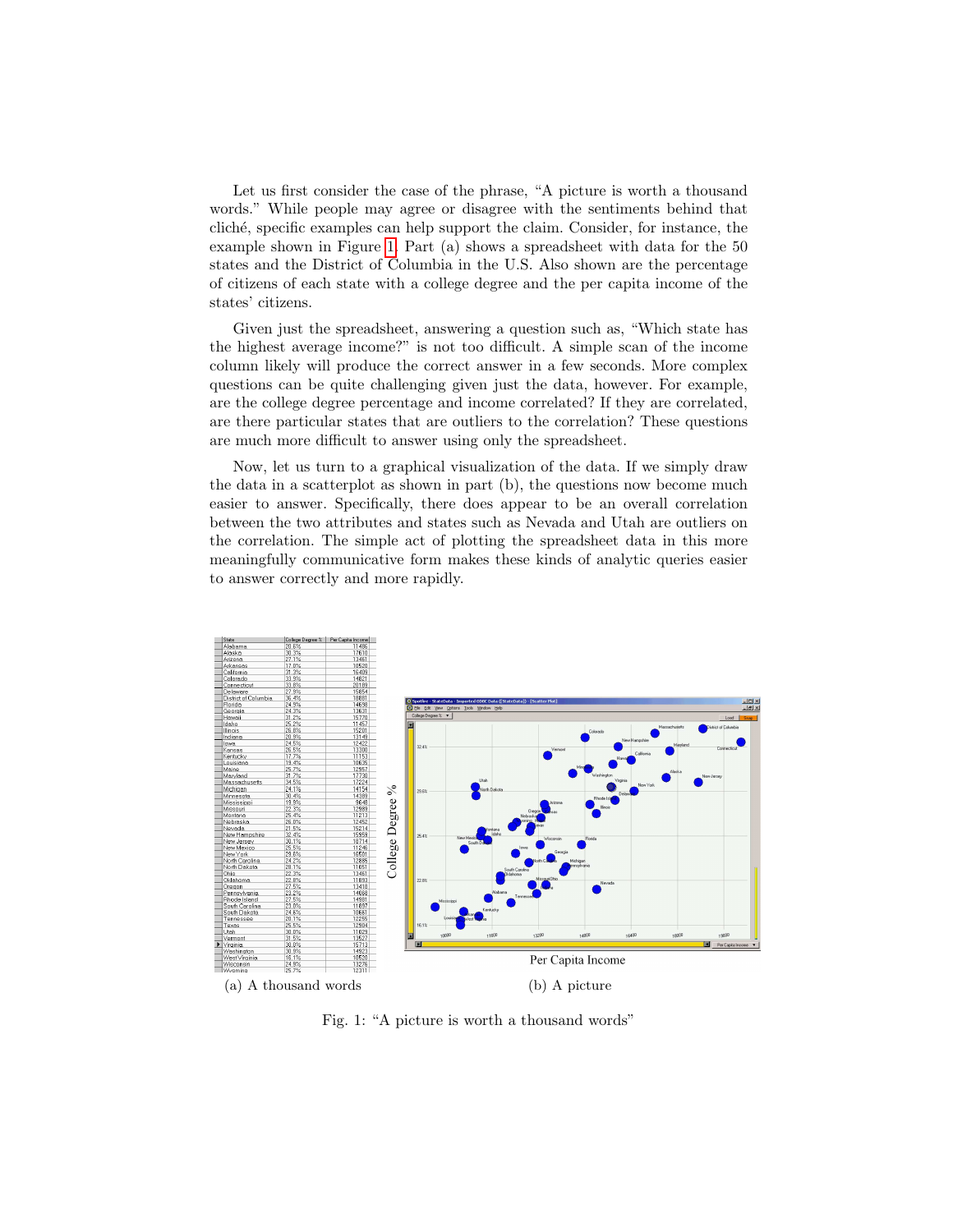Note that the spreadsheet itself is a visual representation of the data that facilitates queries as well. Consider how difficult the three questions would be if the data for each state was recorded on a separate piece of paper or webpage. Or worse yet, what if the data values were read to you and you had to answer the questions? In this case, already challenging questions become practically impossible.

#### 2.1 Cognitive Benefits

While the states example illustrates that visualizations can help people understand data better, how do visuals facilitate this process? The core of the benefits provided by visuals seems to hinge upon their acting as a frame of reference or as a temporary storage area for human cognitive processes. Visuals augment human memory to provide a larger working set for thinking and analysis and thus become external cognition aids. Consider the process of multiplying two long integers in your head versus then having a pencil and paper available. The visual representations of the numbers on paper acts as a memory aid while performing the series of multiplication operations.

Performing a multiplication requires the processing of symbolic data, which is arguably different than the processing of visual features and shapes. In "Abstract Planning and Perceptual Chunks: Elements of Expertise in Geometry" [\[5\]](#page-17-5), Koedinger and Anderson show that experts in geometry effectively use their vision to infer geometrical properties (parallelism, connectivity, relative positions) on diagrams; they solve simple problems quickly and accurately, several of magnitude faster than if they had to apply symbolic inference rules.

Larkin and Simon, in their landmark paper "Why a diagram is (sometimes) worth 10,000 words" [\[7\]](#page-17-6), discuss how graphical visualization can support more efficient task performance by allowing substitution of rapid perceptual inferences for difficult logical inferences and by reducing the search for information required for task completion. They do note that text can be better than graphics for certain tasks, however.

Don Norman provides many illustrative examples where visuals can greatly assist task performance and efficiency [\[11\]](#page-17-7). He argues that it is vital to match the representation used in a visualization to the task it is addressing. The examples he cites show how judicious visuals can aid information access and computation.

Earlier, we noted how the definition of visualization from Card, Mackinlay and Shneiderman [\[2\]](#page-17-1) focused on the use of visuals to "amplify cognition." Following that definition, the authors listed a number of key ways that the visuals can amplify cognition:

- Increasing memory and processing resources available
- Reducing search for information
- Enhancing the recognition of patterns
- Enabling perceptual inference operations
- Using perceptual attention mechanisms for monitoring
- Encoding info in a manipulable medium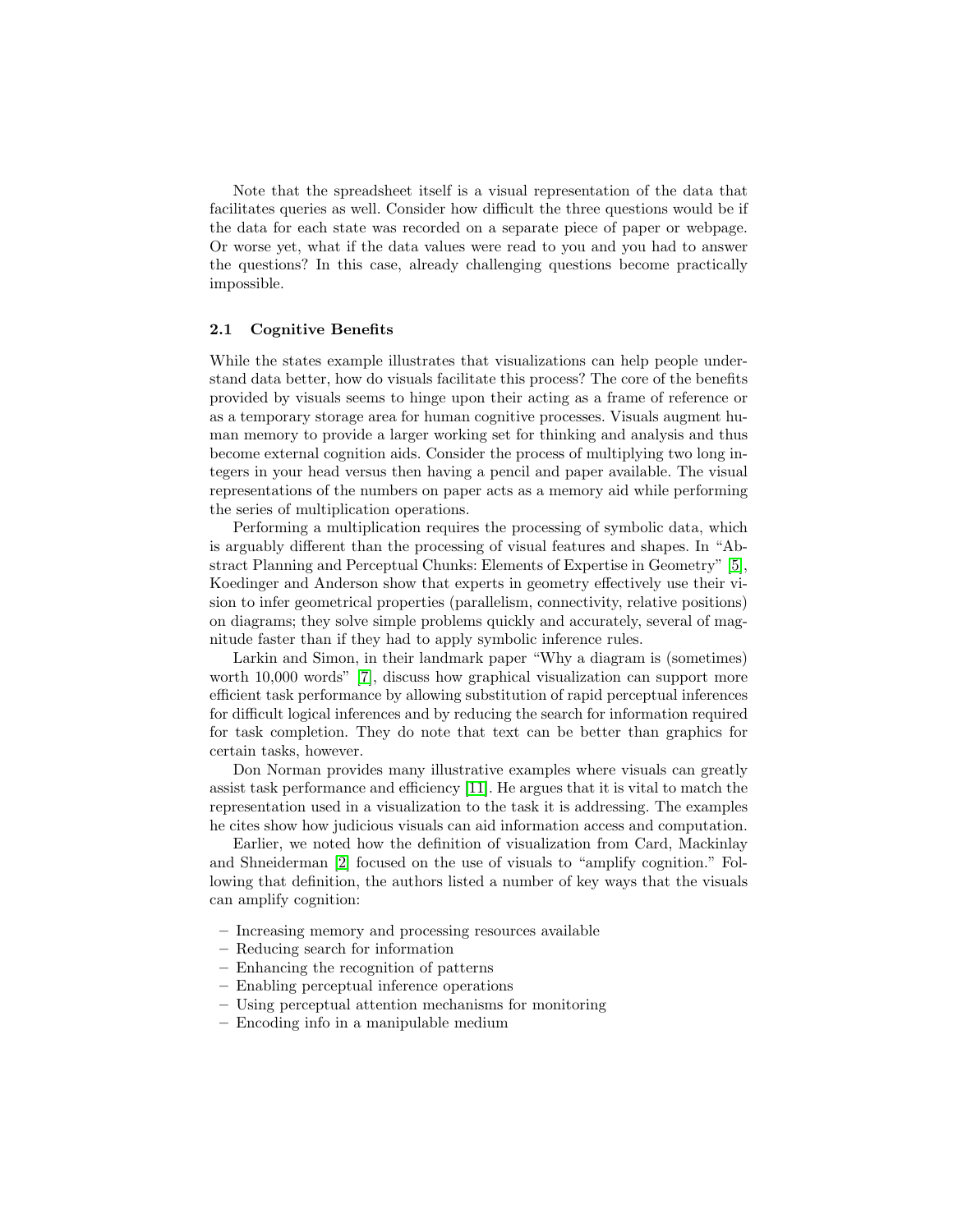#### 2.2 Perceptual Support

Most lectures on Information Visualization argue about theoretical properties of the visual system or more broadly to the perception abilities of humans. Rational arguments rely on information theory [\[17\]](#page-18-1) and psychological findings.

According to *Information Theory*, vision is the sense that has the largest bandwidth: 100 Mb/s [\[26\]](#page-18-2). Audition only has around 100 b/s. In that respect, the visual canal is the best suited to carrying information to the brain.

According to Ware [\[26\]](#page-18-2), there are two main *psychological theories* that explain how vision can be used effectively to perceive features and shapes. At the low level, *Preattentive processing* theory [\[19\]](#page-18-3) explains what visual features can be effectively processed. At a higher cognitive level, the *Gestalt* theory [\[6\]](#page-17-8) describes some principles used by our brain to understand an image.

*Preattentive processing theory* explains that some visual features can be perceived very rapidly and accurately by our low-level visual system. For example, when looking at the group of blue circles in Figure [2,](#page-7-0) it takes no time and no effort to see the red circle in the middle. It would be as easy and fast to see that there is no red circle, or to evaluate the relative quantity of red and blue circles. Color is one type of feature that can be processed preattentively, but only for some tasks and within some limits. For example, if there were more than seven colors used in Figure [2,](#page-7-0) answering the question could not be done with preattentive processing and would require sequential scanning, a much longer process.



Fig. 2: Example of preattentively processed task: finding if there is a red circle among the blue circles

<span id="page-7-0"></span>There is a long list of visual features that can be preattentively processed for some tasks, including line orientation, line length or width, closure, curvature,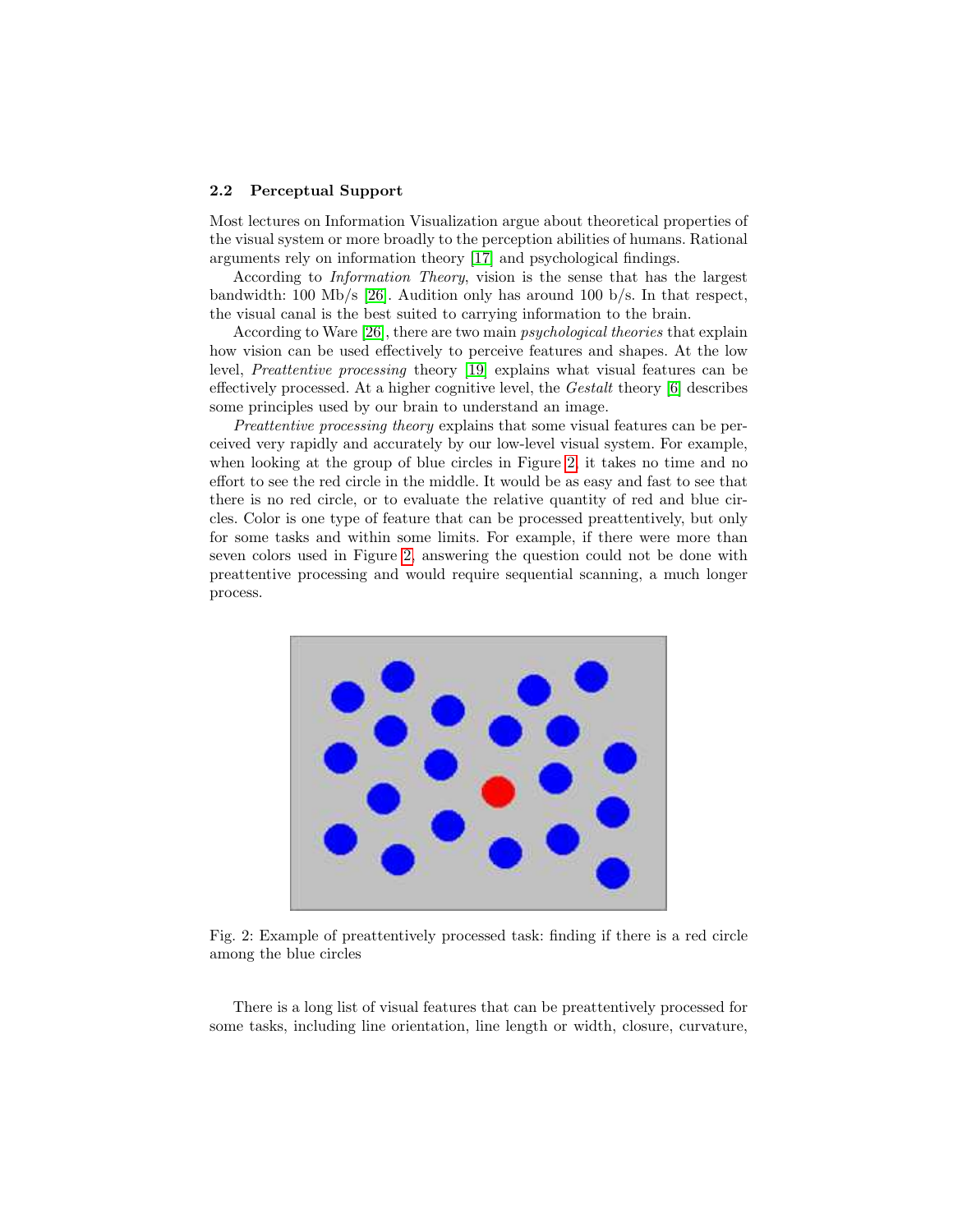color and many more. Information visualization relies on this theory to choose the visual encoding used to display data to allow the most interesting visual queries to be done preattentively.

*Gestalt theory* explains important principles followed by the visual system when it tries to understand an image. According to Ware [\[26\]](#page-18-2), it is based on the following principles:

Proximity Things that are close together are perceptually grouped together; Similarity Similar elements tend to be grouped together;

- Continuity Visual elements that are smoothly connected or continuous tend to be grouped;
- Symmetry Two symmetrically arranged visual elements are more likely to be perceived as a whole;

Closure A closed contour tends to be seen as an object;

Relative Size Smaller components of a pattern tend to be perceived as objects whereas large ones as a background.

Information Visualization experts design visual representations that try to follow these principles. For example, graph layout algorithms such as [\[10\]](#page-17-9) designed to find communities in social networks adhere to the *proximity* principle by placing nodes that are connected to a dense group close together and push away nodes that are connected to another dense group. The Treemap algorithm [\[4\]](#page-17-10) uses the *closure* principle to layout a tree: children of a node are placed inside their parent node.

## 3 Success Stories

Information Visualization is much easier to explain using demonstrations than words. However, to be understood, the data used should be familiar to the audience and interesting. Preparing demonstrations targeted at all the possible audiences is not possible but there are some datasets that interest most audiences and greatly help make the point. Several striking static examples can be found in Tufte's books [\[20,](#page-18-4)[21](#page-18-5)[,22\]](#page-18-6).

To better explain the value of visualization, demonstrations should start using a simple question, show that a good representation answers the question at once and then argue about additional benefits, *i.e.* questions the users did not knew they had. From the users perspective, a good representation will confirm what they already know, let them answer at once the question asked and show them several insights, leading to the so-called "a-ha" moments when they feel like they understand the dataset.

### 3.1 Striking Examples

Static examples used by most InfoVis courses include the map of Napoleon's 1812 March on Moscow drawn in 1869 by M. Minard (Figure [3\)](#page-9-0) and the map of London in 1854 overlaid with marks positioning cholera victims that led John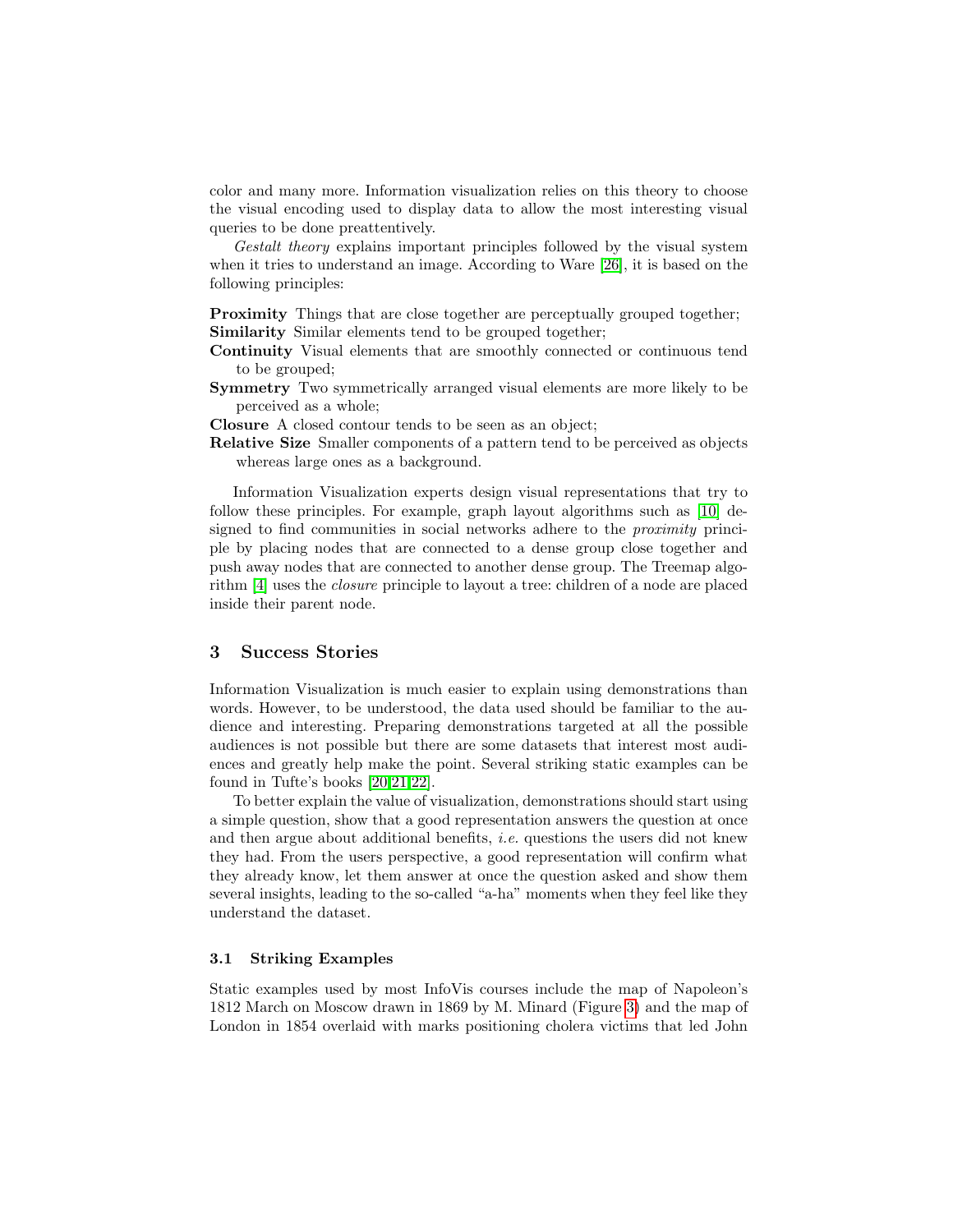

<span id="page-9-0"></span>Fig. 3: Napoleon's March on Moscow depicted by M. Minard. Width indicates the number of soldiers. Temperature during the retreat is presented below the map.

Snow to discovering the origin of the epidemic: infected water extracted with a water pump at the center of the marks (Figure [4\)](#page-10-0).

In general, good examples show known facts (although sometimes forgotten) and reveal several unexpected insights at once. Minard's map can help answer the question: "What were the casualties of Napoleon's Russian invasion in 1812?". The map reveals at once the magnitude of casualties (from 400,000 to 10,000 soldiers) as well as the devastating effect of crossing the Berezina river (50,000 soldiers before, 25,000 after). The depiction confirms that Napoleon lost the invasion (a well known fact) and reveals many other facts, such as the continuous death rate due to disease and the "scorched earth" tactics of Russia instead of specific death tolls of large battles.

John Snow's map was made to answer the question: "What is the origin of the London cholera epidemics?". Contrary to the previous map, the answer requires some thinking. Black rectangles indicate location of deaths. At the center of the infected zone lies a water pump that John Snow found to be responsible for the infection. Once again, choosing the right representation was essential for finding the answer. As a side-effect, the map reveals the magnitude of the epidemic.

Figure [1](#page-5-0) answers the question: "Is there a relationship between income and college degree?" by showing a scatter plot of income by degree for each US state. The answer is the obvious: yes, but there is much more. There seems to be a linear correlation between them and some outliers such as Nevada (likely due to Las Vegas) and Utah do exist, raising new unexpected questions.

Information Visualization couples interaction and visual representation so its power is better demonstrated interactively. The simplest demonstration suited to the largest audience is probably the Dynamic Home $\text{Finder}^5$  $\text{Finder}^5$  [\[28\]](#page-18-7). It shows the map of the Washington D.C. area overlaid with all the homes for sale (Figure [5\)](#page-11-0).

<span id="page-9-1"></span><sup>5</sup> <http://www.cs.umd.edu/hcil/pubs/dq-home.zip>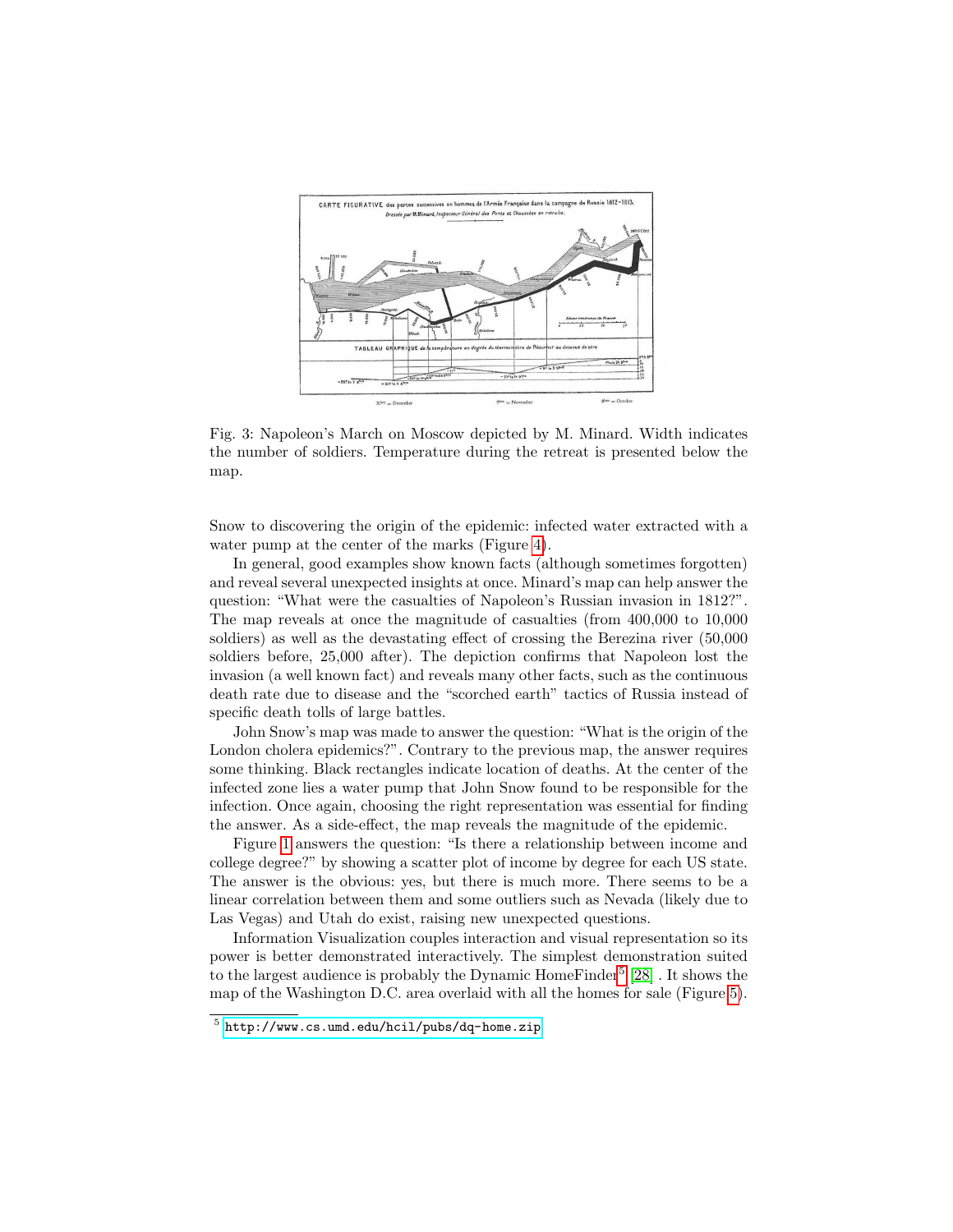

<span id="page-10-0"></span>Fig. 4: Illustration of John Snow's deduction that a cholera epidemic was caused by a bad water pump, circa 1854. Black rectangles indicate location of deaths.

Dynamic queries implemented by sliders and check-boxes interactively filter-out homes that do not fit specific criteria such as cost or number of bedrooms.

Using the interactive controls, it becomes easy to find homes with the desired attributes or understand how attributes' constraints should be relaxed to find some matching homes. Unexpectedly, the Dynamic HomeFinder also reveals the unpopular neighborhoods around Washington D.C. since they are places where the homes are cheaper, and the wealthy ones where the houses are more expensive.

Many more examples can be found to demonstrate that InfoVis is effective. The Map of the Market<sup>[6](#page-10-1)</sup>, represented by a squarified treemap, is interesting for people holding stocks or interested by economic matters. InfoZoom video on the analysis of Formula 1 results<sup>[7](#page-10-2)</sup> is interesting for car racing amateurs. The video<sup>[8](#page-10-3)</sup> comparing two large biological classification trees is interesting to some biologists. The Baby Name Wizard's NameVoyager<sup>[9](#page-10-4)</sup> is useful for persons searching a name for their baby to come and a large number of other persons as witnessed by [\[27\]](#page-18-8).

With the advent of Social InfoVis through web sites such as  $\text{Swivel}^{10}$  $\text{Swivel}^{10}$  $\text{Swivel}^{10}$  or IBM's Many-Eyes<sup>[11](#page-10-6)</sup>, more examples can be found to convince specific audiences. Still,

<span id="page-10-5"></span> $^{10}$  <http://www.swivel.com>

<span id="page-10-1"></span><sup>6</sup> <http://www.smartmoney.com/marketmap/>

<span id="page-10-2"></span><sup>7</sup> <http://www.infozoom.com/enu/infozoom/video.htm>

<span id="page-10-3"></span><sup>8</sup> http://www.fit.fraunhofer.de/<sup>∼</sup>[cici/InfoVis2003/StandardForm/Flash/](http://www.fit.fraunhofer.de/~cici/InfoVis2003/StandardForm/Flash/InfoZoomTrees.html) [InfoZoomTrees.html](http://www.fit.fraunhofer.de/~cici/InfoVis2003/StandardForm/Flash/InfoZoomTrees.html)

<span id="page-10-4"></span> $^9$  <http://babynamewizard.com/namevoyager/>

<span id="page-10-6"></span><sup>11</sup> <http://www.many-eyes.com>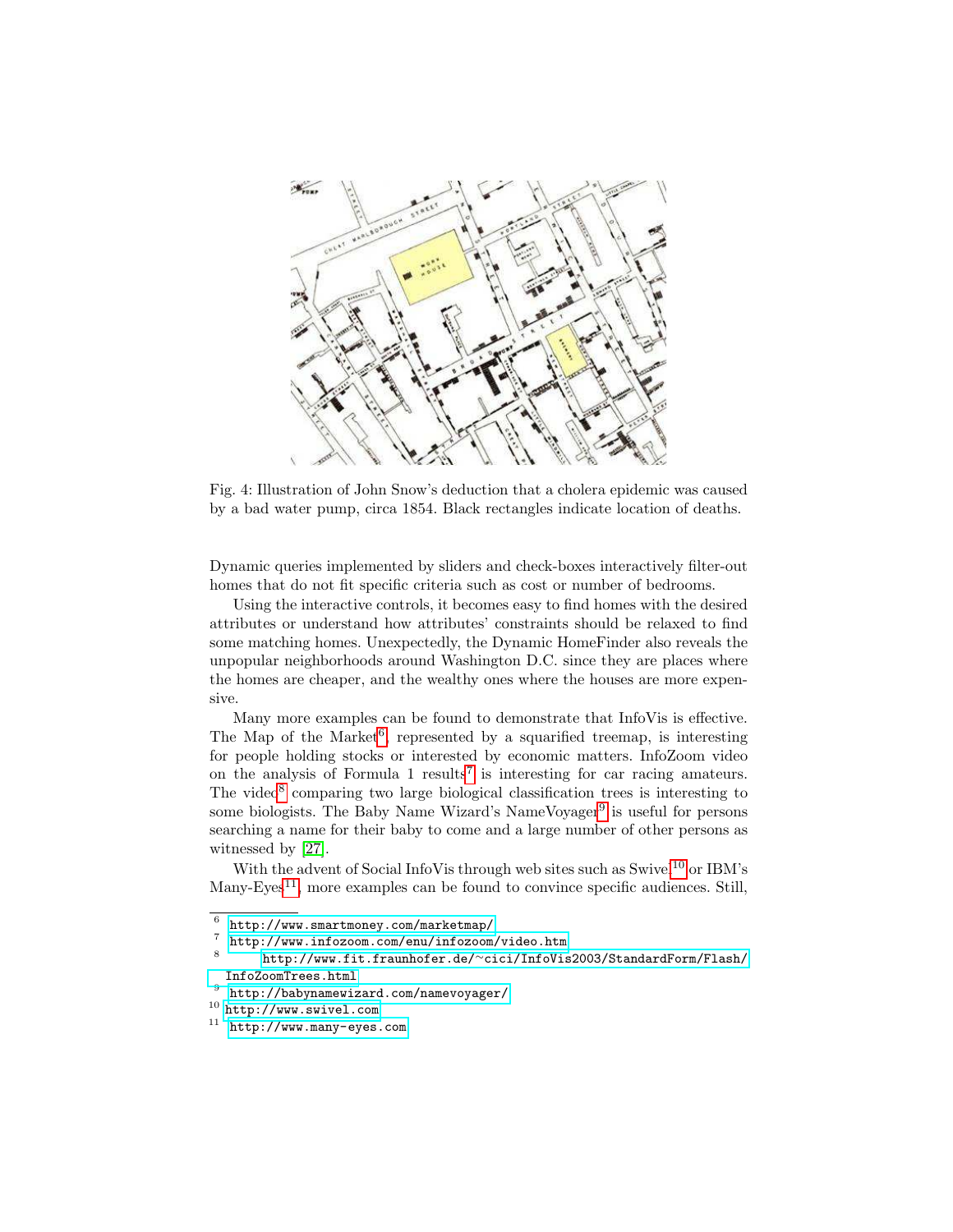

<span id="page-11-0"></span>Fig. 5: Dynamic HomeFinder showing the Washington D.C. area with homes available for sale and controls to filter them according to several criterion.

the process of explaining how InfoVis works remains the same: ask a question that interests people, show the right representation, let the audience understand the representation, answer the question and realize how many more unexpected findings and questions arise.

#### 3.2 Testimonials

One effective line of argumentation about the value of InfoVis is through reporting the success of projects that used InfoVis techniques. These stories exist but have not been advertised in general scientific publications until recently [\[16,](#page-18-9)[12](#page-17-11)[,9\]](#page-17-12). One problem with trying to report on the success of a project is that visualization is rarely the only method used to reach the success. For example, in biological research, the insights gained by an InfoVis system can lead to an important discovery that is difficult to attribute mainly to the visualization since it also required months of experimentation to verify the theory formulated from the insights. In fact, most good human-computer interaction systems allow users to forget about the system and focus on their task only, which is probably one reason why success stories are not so common in the InfoVis literature.

Besides these stories that are empirical evidence of the utility of information visualization, there are strong theoretical arguments to how and why information visualization works.

# 4 Information Visualization vs. Automatic Analysis

Several scientific domains are concerned by understanding complex data. Statistics is the oldest, but Data Mining — a subfield of Artificial Intelligence — is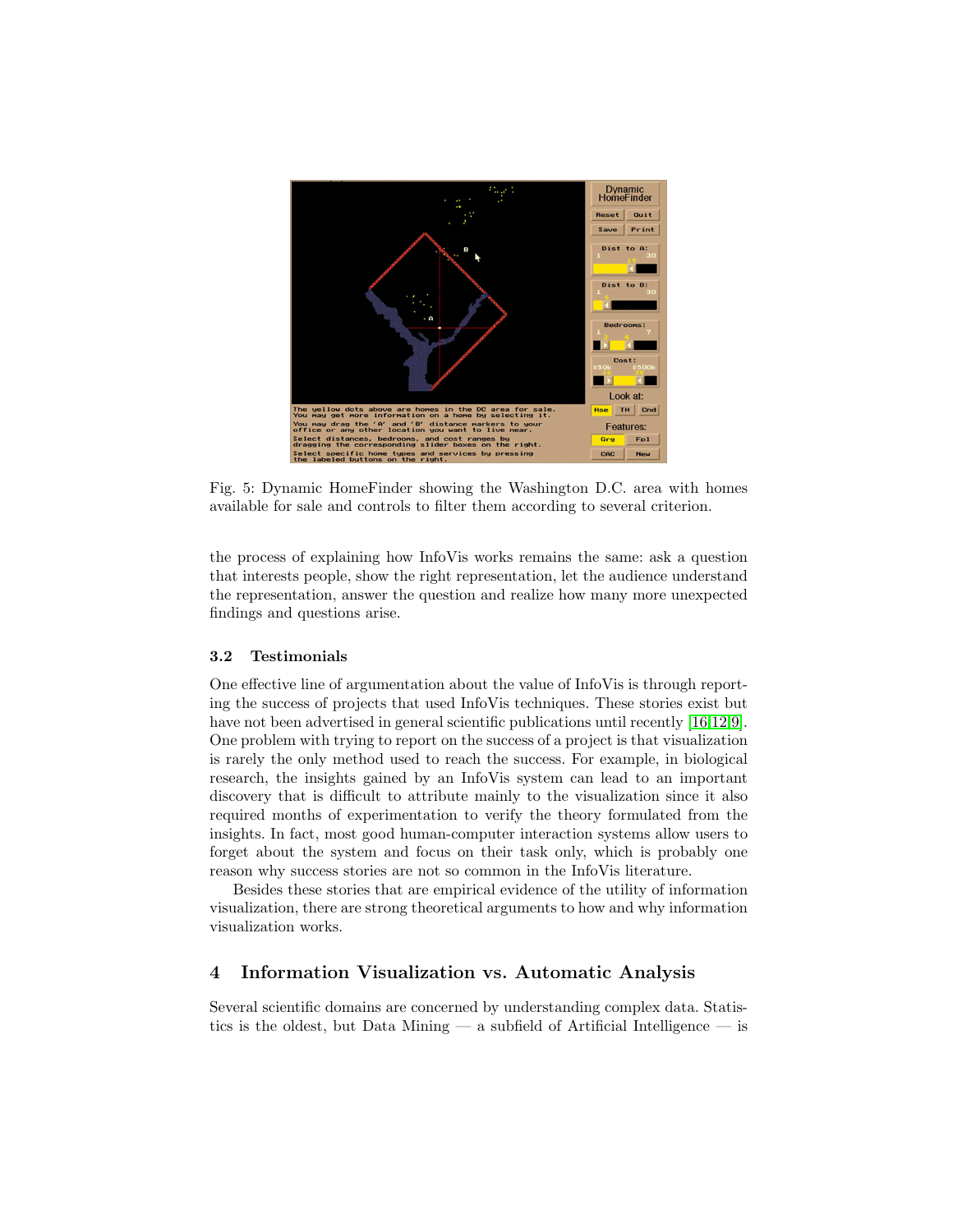also concerned with automatically understanding the structure of data. Therefore, InfoVis practitioners frequently need to explain what InfoVis can do that statistics and data mining cannot.

#### 4.1 Statistics

Statistics is a well grounded field but is composed of several subfields such as descriptive statistics, classical statistics (also called *confirmatory* statistics), Bayesian statistics and Exploratory Data Analysis. Information Visualization is sometimes considered as a descendant and expansion of Exploratory Data Analysis.

The differences between these subfields are the methods and the nature of the answer they seek. All of them start with a problem and gathered data that is related to the problem to solve. Classical analysis starts by designing a *model* of the data, then uses mathematical analysis to test whether the model is refuted or not by the data to conclude positively or negatively. The main challenge for classical statistics is to find a model.

Exploratory Data Analysis performs an analysis using visual methods to acquire insights of what the data looks like, usually to find a model. It uses visual exploration methods to get the insights.

So why is visualization useful before the modeling? Because, there are cases when we have no clear idea on the nature of the data and have no model.

To show why visualization can help finding a model, Anscombe in [\[1\]](#page-17-13) has designed four datasets that exhibit the same statistical profile but are quite dif-ferent in shape, as shown in Figure [6.](#page-13-0) They have the following characteristics<sup>[12](#page-12-0)</sup>:

- mean of the x values  $= 9.0$
- mean of the y values  $= 7.5$
- equation of the least-squared regression line is:  $y = 3 + 0.5x$
- sums of squared errors (about the mean)  $= 110.0$
- regression sums of squared errors (variance accounted for by  $x$ ) = 27.5
- $-$  residual sums of squared errors (about the regression line)  $= 13.75$
- $-$  correlation coefficient  $= 0.82$
- $-$  coefficient of determination  $= 0.67$ .

Visualization is much more effective at showing the differences between these datasets than statistics. Although the datasets are synthetic, Anscombe's Quartet demonstrates that looking at the shape of the data is sometimes better than relying on statistical characterizations alone.

#### 4.2 Data Mining

More than statistics, the goal of data mining is to automatically find interesting facts in large datasets. It is thus legitimate to wonder whether data mining, as a competitor of InfoVis, can overcome and replace the visual capacity of humans.

<span id="page-12-0"></span> $\frac{12}{12}$  See <http://astro.swarthmore.edu/astro121/anscombe.html> for details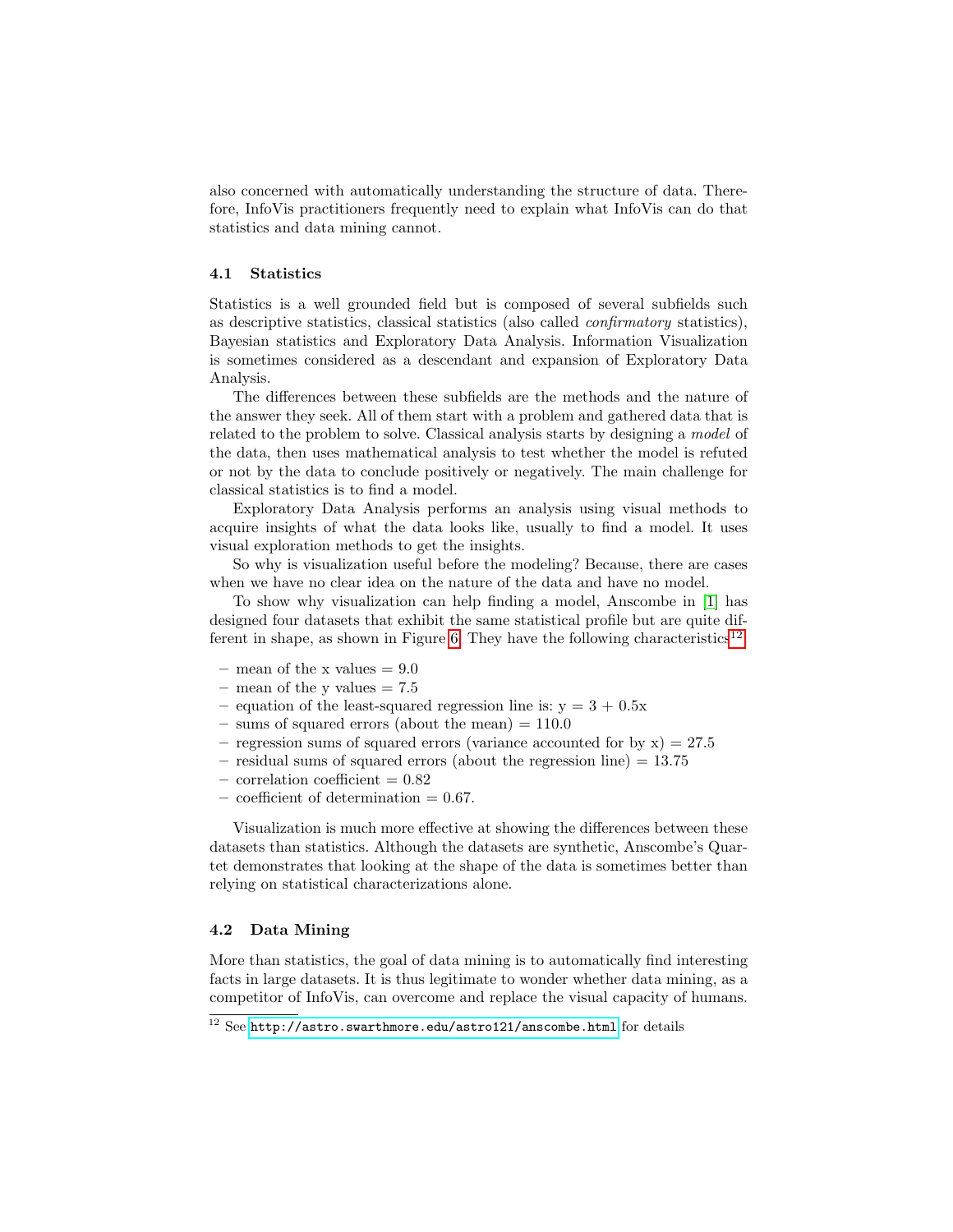

(a) Four datasets with different values and the same statistical profile

(b) Dot Plot of the four datasets

<span id="page-13-0"></span>Fig. 6: Anscombe's Quartet

This question has been addressed by Spence and Garrison in [\[18\]](#page-18-10) where they describe a simple plot called the Hertzsprung Russell Diagram (Figure [7a\)](#page-14-0). It represents the temperature of stars on the X axis and their magnitude on the Y axis. Asking a person to summarize the diagram produces Figure [7b.](#page-14-1) It turns out that no automatic analysis method has been able to find the same summarization, due to the noise and artifacts on the data such as the vertical bands.

Our vision system has evolved with the human specie to help us survive in a hostile world. We train it to avoid obstacles since we learn how to walk. It remains remarkably effective at filtering-out noise from useful data, a very important capability for hunters in deep forests to distinguish the prey moving behind leaves. We have relied on it and trained it to survive for millennia and it still surpasses automatic data mining methods to spot interesting patterns. Data mining still needs to improve to match these pattern matching capabilities..

#### 4.3 Automating or Not?

Is there a competition between confirmatory, automated and exploratory methods? No, they answer different questions. When a model is known in advance or expected, using statistics is the right method. When a dataset becomes too large to be visualized directly, automating some analysis is required. When exploring a dataset in search of insights, information visualization should be used, possibly in conjunction with data mining techniques if the dataset is too large.

Furthermore, combining data mining with visualization is the central issue of *Visual Analytics*, described by the paper *Visual Analytics: Definition, Process, and Challenges* in this book.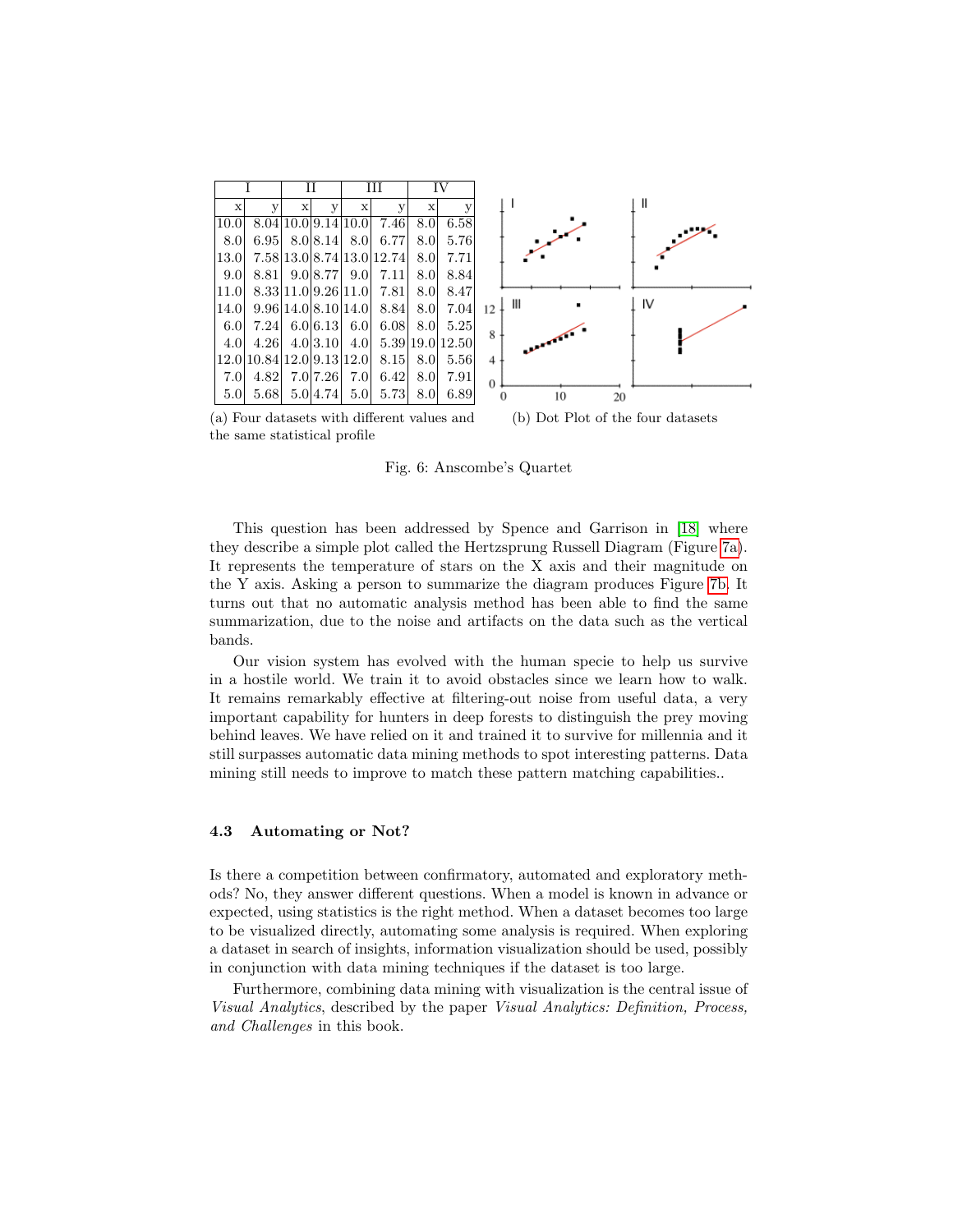<span id="page-14-0"></span>

<span id="page-14-1"></span>Fig. 7: Hertzsprung Russell Diagram and its standard interpretation

# 5 An Economical Model of Value

One important question is how to assess the value of visualization, ranging from the evaluation of one specific use-case to the discipline in general. If we know how to do this, then this might lead to an assesment of the current status as well as the identification of success factors. An attempt was given by Van Wijk [\[23\]](#page-18-11) and is summarized here. After a short overview of his model, we discuss how this model can be applied for InfoVis.

Visualization can be considered as a technology, a collection of methods, techniques, and tools developed and applied to satisfy a need. Hence, standard technological measures apply: Visualization has to be effective and efficient. To measure these, an economic point of view is adopted. Instead of trying to understand why visualization works (see previous sections), here visualization is considered from the outside, and an attempt is made to measure its profit. The profit of visualization is defined as the difference between the value of the increase in knowledge and the costs made to obtain this insight. Obviously, in practice these are hard to quantify, but it is illuminating to attempt so. A schematic model is considered: One visualization method  $V$  is used by  $n$  users to visualize a data set  $m$  times each, where each session takes  $k$  explorative steps. The value of an increase in knowledge (or insight) has to be judged by the user. Users can be satisfied intrinsically by new knowledge, as an enrichment of their understanding of the world. A more pragmatic and operational point of view is to consider if the new knowledge influences decisions, leads to actions, and,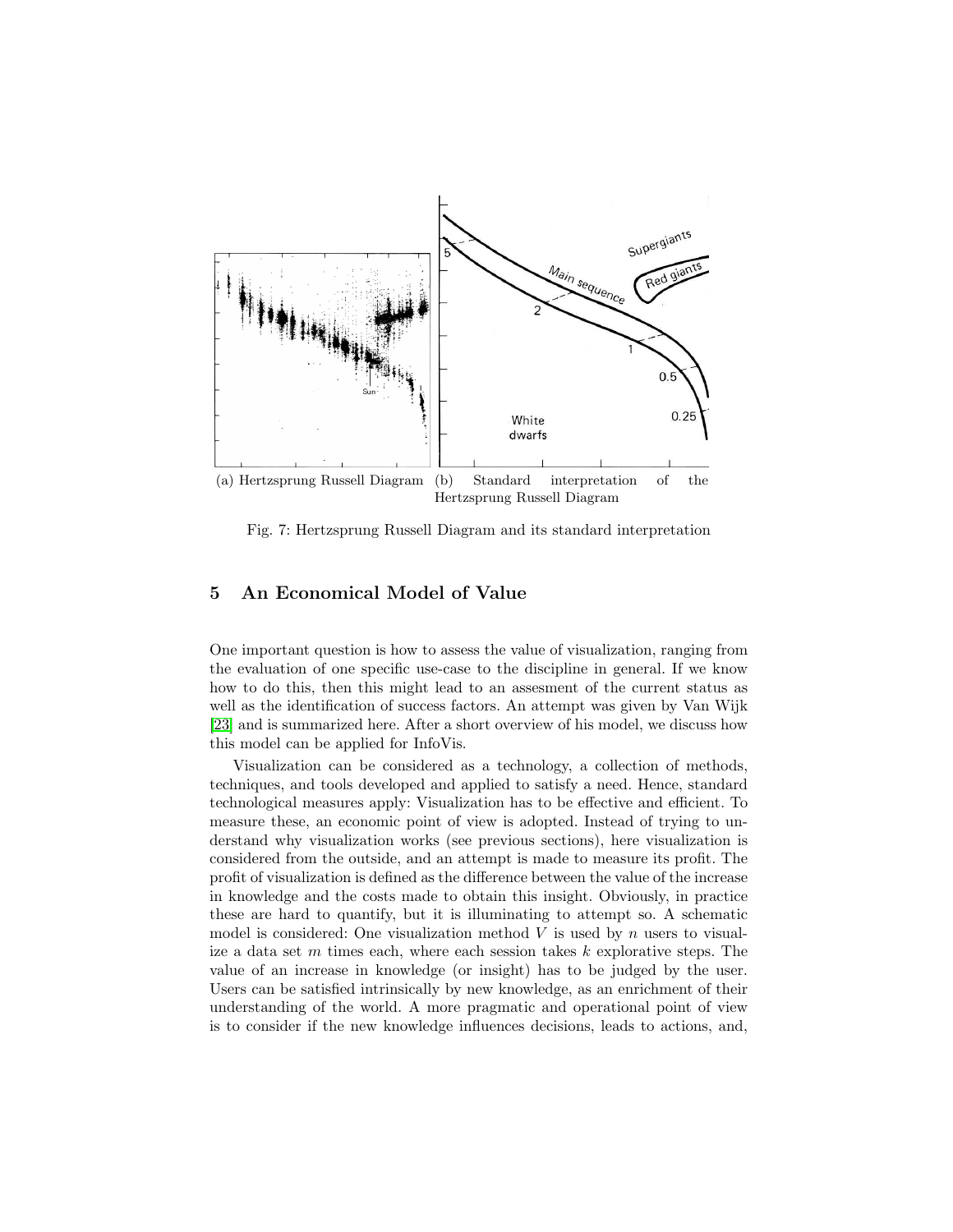hopefully, improves the quality of these. The overall gain now is  $nm(W(\Delta K))$ , where  $W(\Delta K)$  represents the value of the increase in knowledge.

Concerning the costs for the use of (a specific) visualization  $V$ , these can be split into various factors. Initial research and development costs  $C_i$  have to be made; a user has to make initial costs  $C_u$ , because he has to spend time to select and acquire V, and understand how to use it; per session initial costs  $C_s$ have to be made, such as conversion of the data; and finally during a session a user makes costs  $C_e$ , because he has to spend time to watch and understand the visualization, and interactively explore the data set. The overall profit now is

$$
F = nm(W(\Delta K) - C_s - kC_e) - C_i - nC_u.
$$

In other words, this leads to the obvious insight that a great visualization method is used by many people, who use it routinely to obtain highly valuable knowledge, while having to spend little time and money on hardware, software, and effort. And also, no alternatives that are more cost-effective should be available.

In the original paper a number of examples of more or less successful visualization methods are given, viewed in terms of this model. One InfoVis application was considered: SequoiaView, a tool to visualize the contents of a hard disk, using cushion treemaps [\[24\]](#page-18-12). The popularity of this tool can be explained from the concrete and useful insights obtained, as well as the low costs in all respects associated with its application.

When we consider InfoVis in general, we can also come to positive conclusions for almost all parameters, and hence predict a bright future for our field. The number of potential users is very large. Data in the form of tables, hierarchies, and networks is ubiquitous, as well as the need to get insight in these. This holds for professional applications, but also for private use at home. Many people have a need to get an overview of their email, financial transfers, media collections, and to search in external data bases, for instance to find a house, vacation destination, or another product that meets their needs. Methods and techniques from InfoVis, in the form of separate tools or integrated in custom applications, can be highly effective here to provide such overviews. Also, many of these activities will be repeated regularly, hence both n and  $m$  are high. The growing field of Casual InfoVis [\[15\]](#page-18-13) further illustrates how InfoVis techniques are becoming more common in people's everyday lives.

The costs  $C_e$  that have to be made to understand visualizations depend on the prior experience of the users as well as the complexity of the imagery shown. On the positive side, the use of graphics to show data is highly familiar, and bar-charts, pie-charts, and other forms of business graphics are ubiquitous. On the other hand, one should not overestimate familiarity. The scatterplot seems to be at the boundary: Considered as trivial in the InfoVis community, but too hard to understand (if the horizontal axis does not represent time) by a layaudience, according to Matthew Ericson, deputy graphics director of the New York Times in his keynote presentation at IEEE InfoVis 2007. Visual literacy is an area where more work can be done, but on the other hand, InfoVis does have a strong edge compared to non-visual methods here. And, there are examples of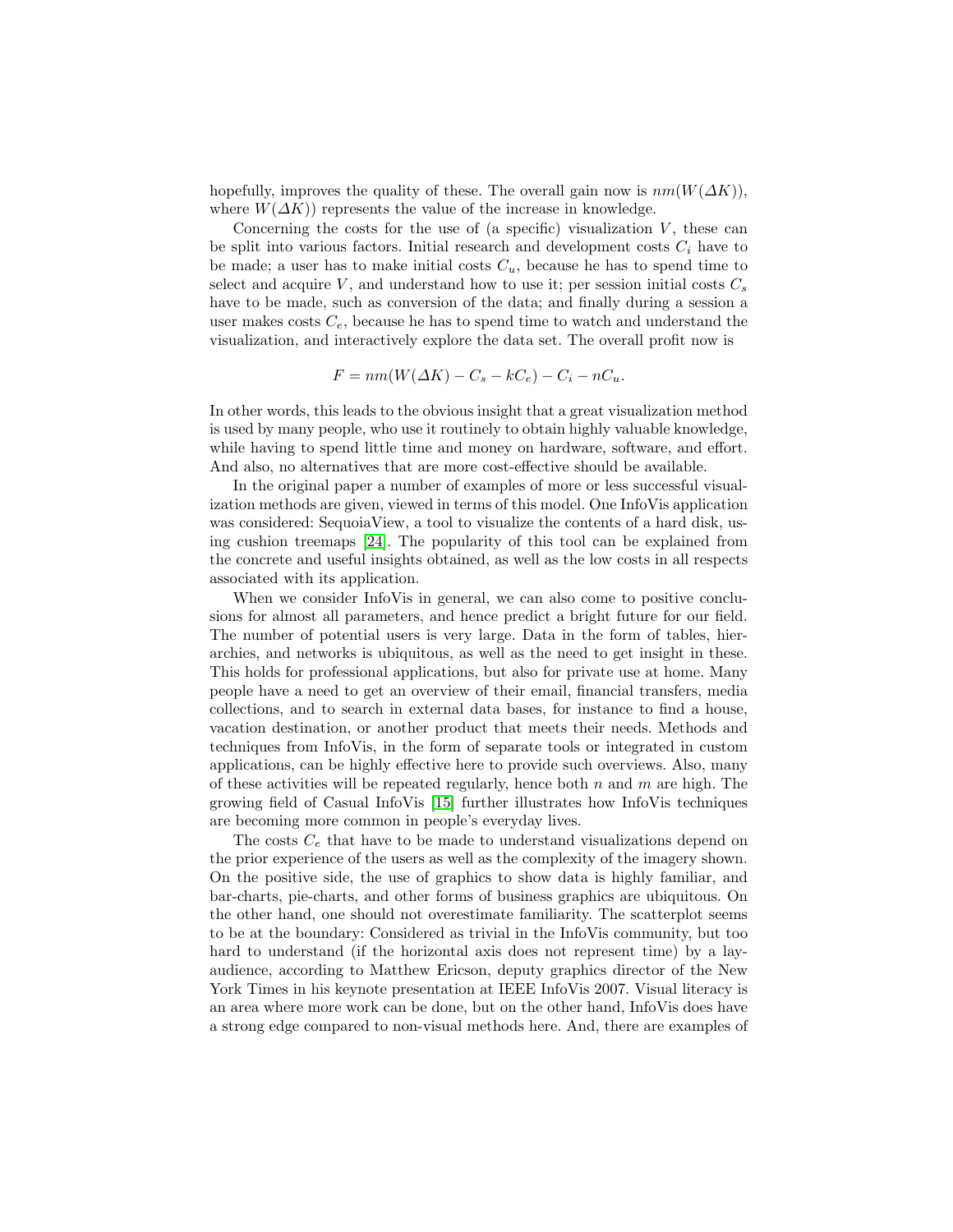areas where complex visual coding has been a great success, with the invention of the script as prime example.

The costs  $C_s$  per session and  $C_u$  per user can be reduced by tight integration with applications. The average user will not be interested in producing visualizations, her focus will be on solving her own problem, where visualization is one of the means to this end. Separate InfoVis tools are useful for specialists, which use them on a day-to-day basis. For many other users, integration within their favourite tool is much more effective. An example of an environment that offers such a tight integration is the ubiquitous spreadsheet, where storage, manipulation, and presentation of data are offered; or the graphs and maps shown on many web sites (and newspapers!) to show data. From an InfoVis point of view, the presentations offered here can often be improved, and also, the interaction provided is often limited. Nevertheless, all these examples acknowledge the value of visualization for many applications.

The initial costs  $C_i$  for new InfoVis methods and techniques roughly fall into two categories: Research and Development. Research costs can be high, because it is often hard to improve on the state of the art, and because many experiments (ranging from the development of prototypes to user experiments) are needed. On the other hand, when problems are addressed with many potential usages, these costs are still quite limited. Development costs can also be high. It takes time and effort to produce software that is stable and useful under all conditions, and that is tightly integrated with its context, but here also one has to take advantage of the large potential market. Development and availability of suitable middleware, for instance as libraries or plug-ins that can easily customized for the problem at hand is an obvious route here.

One intriguing aspect here is how much customization is needed to solve the problem concerned. On one hand, in many applications one of the standard data types of InfoVis is central (table, tree, graph, text), and when the number of items is not too high, the problem is not too hard to solve. On the other hand, for large numbers of items one typically has to exploit all a priori knowledge of the data set and tune the visualization accordingly; also, for applications such as software visualizations all these data types pop up simultaneously, which also strongly increases the complexity of the problem. So, for the time being, research and innovation will be needed to come up with solutions for such problems as well.

In conclusion, graphics has been adopted already on a large scale to communicate and present abstract data, which shows that its value has been acknowledged, and we expect that due to the increase in size and complexity of data available, the need for more powerful and effective information visualization methods and techniques will only grow.

# 6 Conclusion

In this paper we have described the challenges in identifying and communicating the value of InfoVis. We have cited and posed a number of answers to the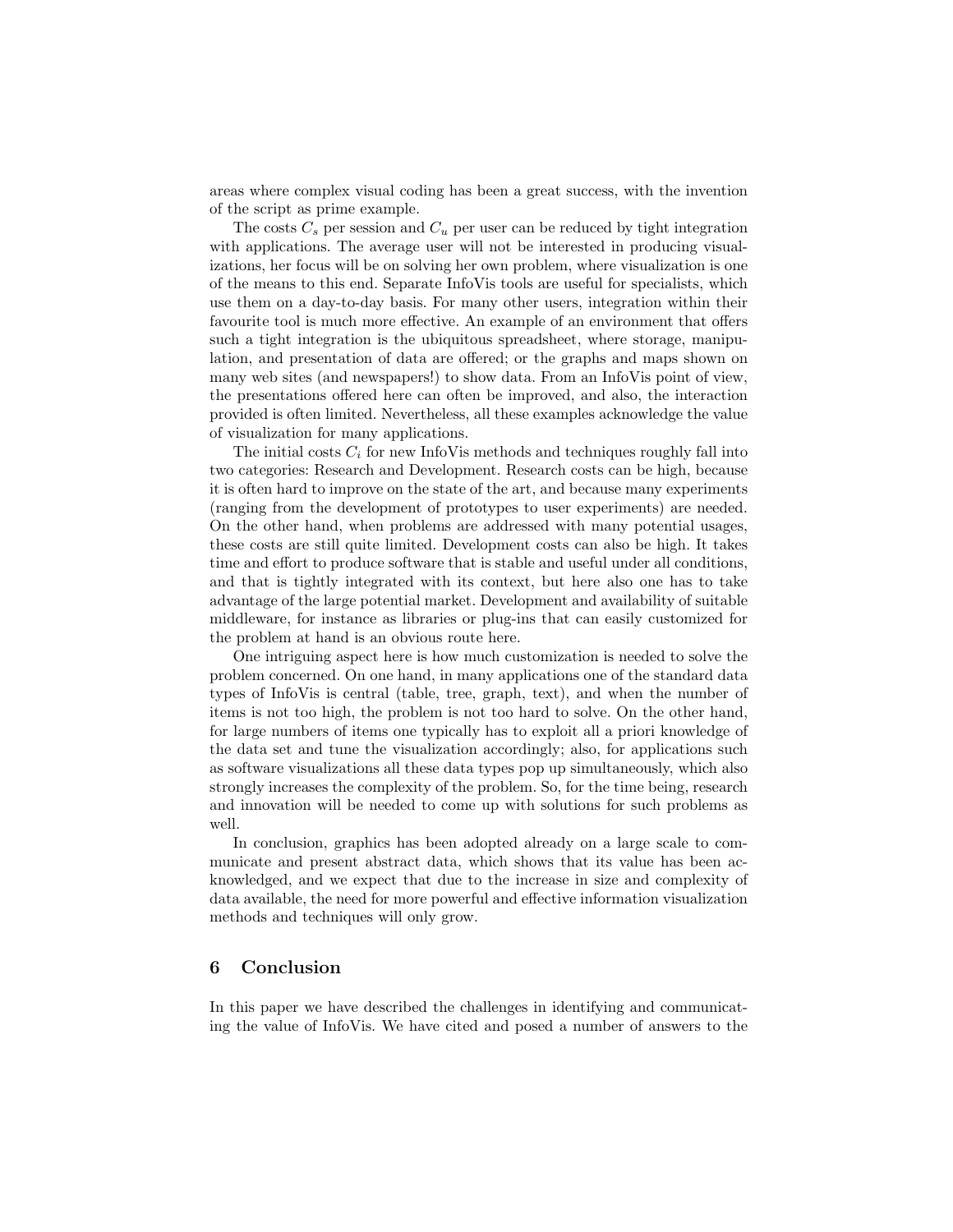questions, "How and why is InfoVis useful?" Hopefully, the examples shown in the paper provide convincing arguments about InfoVis' value as an analytic tool. Ultimately, however, we believe that it is up to the community of InfoVis researchers and practitioners to create techniques and systems that clearly illustrate the value of the field. When someone has an InfoVis system that they use in meaningful and important ways, this person likely will not need to be convinced of the value of InfoVis.

## References

- <span id="page-17-13"></span>1. F.J. Anscombe. Graphs in statistical analysis. American Statistician, 27(1):17–21, February 1973.
- <span id="page-17-1"></span>2. Stuart K. Card, Jock Mackinlay, and Ben Shneiderman, editors. Readings in Information Visualization – Using Vision to Think. Morgan Kaufmann, 1998.
- <span id="page-17-0"></span>3. N. Chincor, D. Lewis, and L. Hirschman. Evaluating message understanding systems: An analysis of the third message understanding conference (MUC-3). Computational Linguistics, 19(3):409–449, 1993.
- <span id="page-17-10"></span>4. Brian Johnson and Ben Shneiderman. Tree-maps: a space-filling approach to the visualization of hierarchical information structures. In VIS '91: Proceedings of the 2nd conference on Visualization '91, pages 284–291, Los Alamitos, CA, USA, 1991. IEEE Computer Society Press.
- <span id="page-17-5"></span>5. Kenneth R. Koedinger and John R. Anderson. Abstract planning and perceptual chunks: Elements of expertise in geometry. Cognitive Science, 14(4):511–550, 1990.
- <span id="page-17-8"></span>6. Kurt Koffa. Principles of Gestalt Psychology. Routledge & Kegan Paul Ltd., London, 1935.
- <span id="page-17-6"></span>7. Jill H. Larkin and Herbert A. Simon. Why a diagram is (sometimes) worth 10,000 words. Cognitive Science, 11:65–100, 1987.
- <span id="page-17-3"></span>8. Xia Lin. Map displays for information retrieval. Journal of the American Society for Information Science, 48(1):40–54, 1997.
- <span id="page-17-12"></span>9. Peter McLachlan, Tamara Munzner, Eleftherios Koutsofios, and Stephen North. Liverac: Interactive visual exploration of system management time-series data. In SIGCHI Conference on Human Factors in Computing Systems (CHI 2008). ACM Press, 2008.
- <span id="page-17-9"></span>10. Andreas Noack. Energy-based clustering of graphs with nonuniform degrees. In Patrick Healy and Nikola S. Nikolov, editors, Proceedings of the 13th International Symposium on Graph Drawing (GD 2005), pages 309–320, Limerick, Ireland, 2005. Springer-Verlag.
- <span id="page-17-7"></span>11. Donald A. Norman. Things That Make Us Smart: Defending Human Attributes in the Age of the Machine. Addison-Wesley Longman Publishing Co., Inc., Boston, MA, USA, 1993.
- <span id="page-17-11"></span>12. Adam Perer and Ben Shneiderman. Integrating statistics and visualization: Case studies of gaining clarity during exploratory data analysis. In SIGCHI Conference on Human Factors in Computing Systems (CHI 2008). ACM Press, 2008.
- <span id="page-17-2"></span>13. Catherine Plaisant. The challenge of information visualization evaluation. In AVI '04: Proceedings of the working conference on Advanced visual interfaces, pages 109–116. ACM, 2004.
- <span id="page-17-4"></span>14. Karl R. Popper. The Logic of Scientific Discovery. New York, Basic Books, 1959.